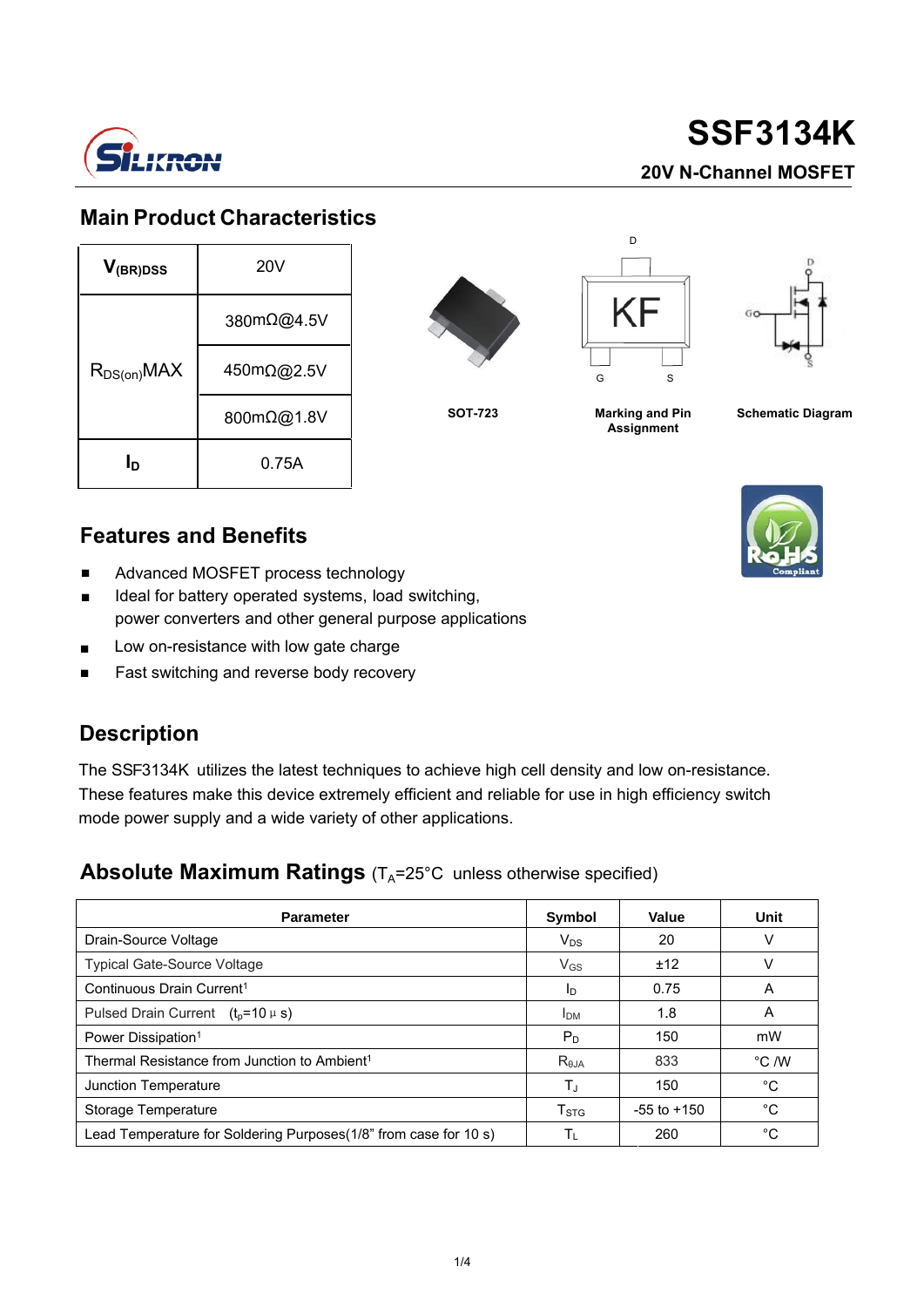

# **3134K SSF**

#### **20V N-Channel MOSFET**

#### **Electrical Characteristics** (T<sub>A</sub>=25°C unless otherwise specified)

| <b>Parameter</b>                        | <b>Symbol</b>           | <b>Test Condition</b>                                | Min   | <b>Typ</b> | Max   | <b>Unit</b> |  |  |
|-----------------------------------------|-------------------------|------------------------------------------------------|-------|------------|-------|-------------|--|--|
| <b>Static Characteristics</b>           |                         |                                                      |       |            |       |             |  |  |
| Drain-Source Breakdown Voltage          | V (BR)DSS               | $V$ GS = 0V, lp = 250 $\mu$ A<br>20                  |       | $---$      | ---   | V           |  |  |
| Zero Gate Voltage Drain Current         | <b>I</b> <sub>pss</sub> | $V_{DS}$ = 20V, V <sub>GS</sub> = 0V                 |       | ---        | 1     | μA          |  |  |
| Gate-Body Leakage Current               | <b>I</b> GSS            | $V$ GS = $\pm$ 10V, V <sub>DS</sub> = 0V             |       | ---        | ±20   | μA          |  |  |
| Gate Threshold Voltage <sup>2</sup>     | $V$ GS $(th)$           | $V_{DS} = V_{GS}$ , lp = 250 µ A                     | 0.35  | 0.54       | 1.1   | $\vee$      |  |  |
| Drain-Source On-Resistance <sup>2</sup> | RDS(on)                 | $V$ GS = 4.5V, ID = 0.65A                            | $---$ | 270        | 380   | $m\Omega$   |  |  |
|                                         |                         | $V$ GS = 2.5V, ID = 0.55A                            | $---$ | 320        | 450   | $m\Omega$   |  |  |
|                                         |                         | $V$ GS = 1.8V, Ip = 0.45A                            | ---   | 390        | 800   | $m\Omega$   |  |  |
| Forward Transconductance <sup>2</sup>   | <b>gFS</b>              | $V_{DS} = 10V$ , lp = 0.8A                           | ---   | 1.6        | $---$ | S           |  |  |
| Diode Forward Voltage                   | $V_{SD}$                | $I_S = 0.15A$ , $V_{GS} = 0V$                        | ---   | $---$      | 1.2   | $\vee$      |  |  |
| <b>Dynamic Characteristics</b>          |                         |                                                      |       |            |       |             |  |  |
| Input Capacitance                       | $C_{iss}$               |                                                      | ---   | 79         | 120   | pF          |  |  |
| <b>Output Capacitance</b>               | C <sub>oss</sub>        | $V_{DS}$ =16V, V <sub>GS</sub> = 0V, f = 1MHz        | ---   | 13         | 20    | pF          |  |  |
| Reverse Transfer Capacitance            | C <sub>rss</sub>        |                                                      | ---   | 9          | 15    | pF          |  |  |
| <b>Switching Characteristics</b>        |                         |                                                      |       |            |       |             |  |  |
| Turn-On Delay Time <sup>3</sup>         | $t_{d(on)}$             |                                                      | ---   | 6.7        | $---$ | ns          |  |  |
| Turn-On Rise Time <sup>3</sup>          | $t_{r}$                 | $V_{GS} = 4.5V, V_{DS} = 10V,$                       | ---   | 4.8        | $---$ | ns          |  |  |
| Turn-Off Delay Time <sup>3</sup>        | $t_{d(off)}$            | I <sub>D</sub> =500mA, R <sub>GFN</sub> =10 $\Omega$ | ---   | 17.3       | $---$ | ns          |  |  |
| Turn-Off Fall Time <sup>3</sup>         | tf                      |                                                      | ---   | 7.4        | ---   | ns          |  |  |

#### **Notes :**

1. Surface mounted on FR4 board using the minimum recommended pad size.

2. Pulse Test : Pulse Width=300µs, Duty Cycle=2%.

3. Switching characteristics are independent of operating junction temperatures.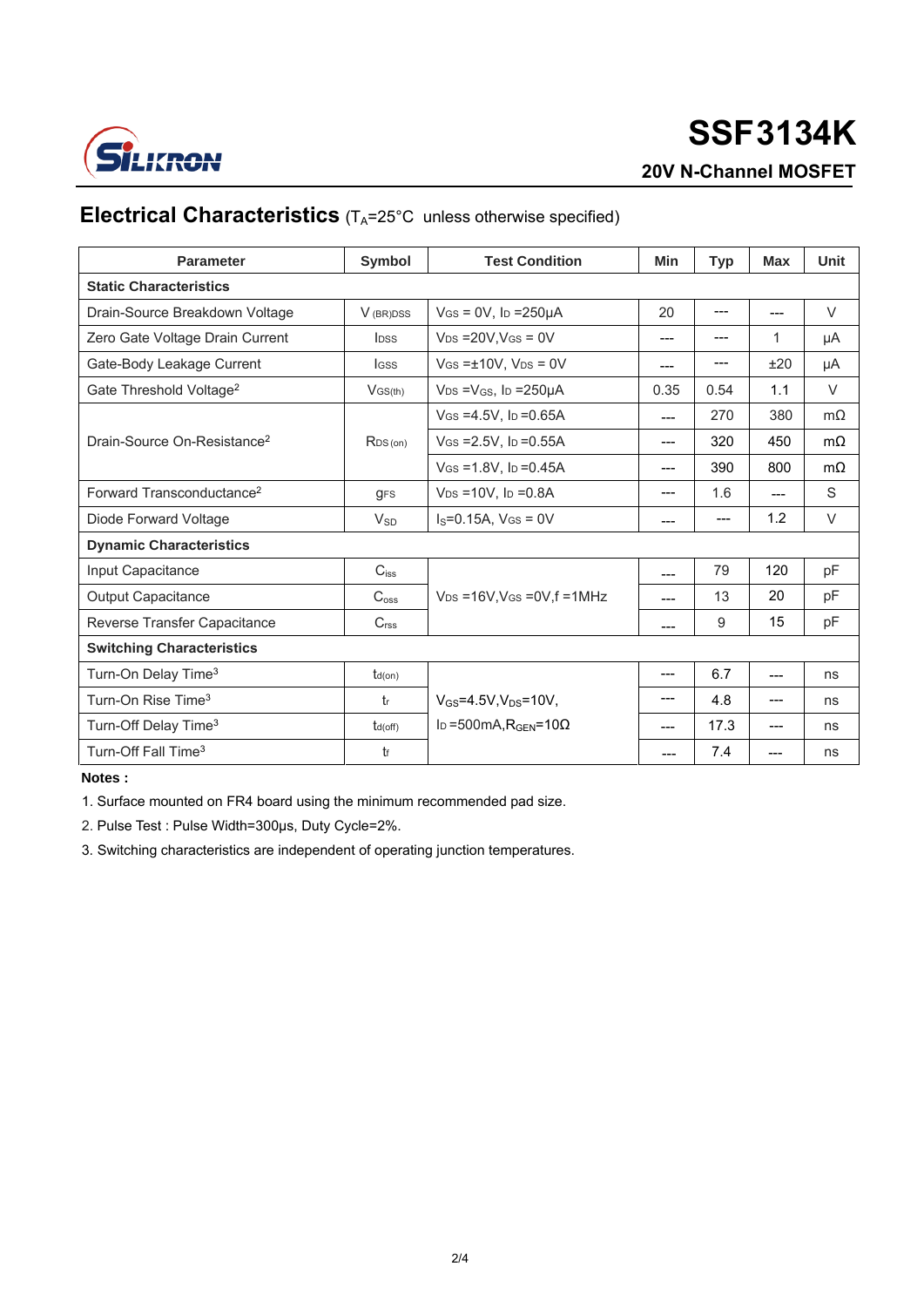

## **3134K SSF20V N-Channel MOSFET**



#### **Typical Electrical and Thermal Characteristic Curves**